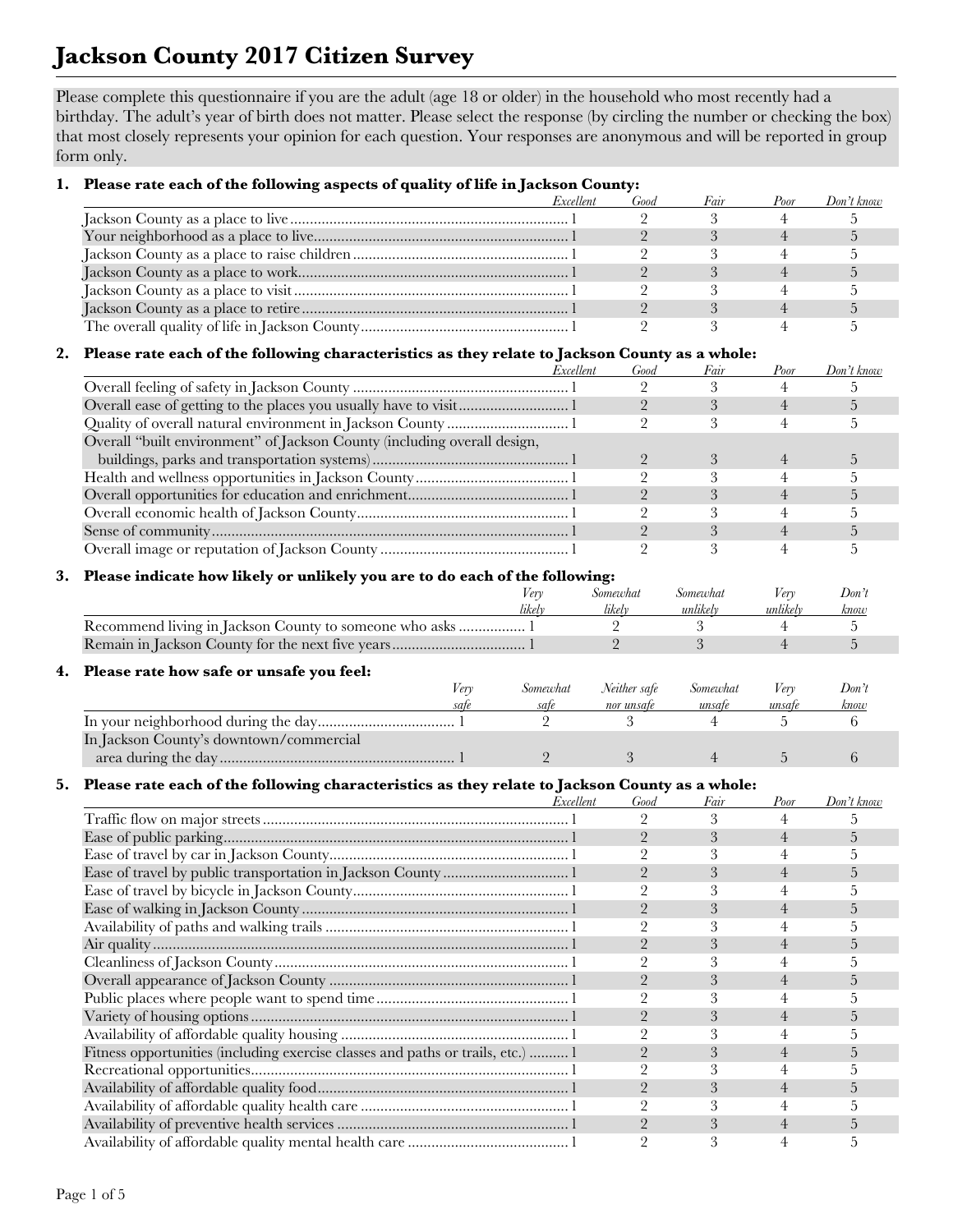

### **6. Please rate each of the following characteristics as they relate to Jackson County as a whole:**

| o                                                                                                                                                                                                                                                                                                                                                                                                                  | Excellent | Good | Fair | Poor | Don't know |
|--------------------------------------------------------------------------------------------------------------------------------------------------------------------------------------------------------------------------------------------------------------------------------------------------------------------------------------------------------------------------------------------------------------------|-----------|------|------|------|------------|
|                                                                                                                                                                                                                                                                                                                                                                                                                    |           |      |      |      |            |
|                                                                                                                                                                                                                                                                                                                                                                                                                    |           |      |      |      |            |
|                                                                                                                                                                                                                                                                                                                                                                                                                    |           |      |      |      |            |
|                                                                                                                                                                                                                                                                                                                                                                                                                    |           |      | 3    |      |            |
| Opportunities to participate in religious or spiritual events and activities  1                                                                                                                                                                                                                                                                                                                                    |           |      |      |      |            |
|                                                                                                                                                                                                                                                                                                                                                                                                                    |           |      |      |      |            |
|                                                                                                                                                                                                                                                                                                                                                                                                                    |           |      |      |      |            |
| $\fbox{ shopping opportunities.}\label{prop:opt1} \begin{minipage}{0.9\textwidth} \begin{tabular}{ c c c } \hline \textbf{Shopping opportunities.}\hspace{0.08in} & \textbf{1} & \textbf{0.0001} & \textbf{0.0001} & \textbf{0.0001} & \textbf{0.0001} & \textbf{0.0001} & \textbf{0.0001} & \textbf{0.0001} & \textbf{0.0001} & \textbf{0.0001} & \textbf{0.0001} & \textbf{0.0001} & \textbf{0.0001} & \textbf{$ |           |      |      |      |            |
| Overall quality of business and service establishments in Jackson County  1                                                                                                                                                                                                                                                                                                                                        |           |      |      |      |            |
|                                                                                                                                                                                                                                                                                                                                                                                                                    |           |      |      |      |            |
|                                                                                                                                                                                                                                                                                                                                                                                                                    |           |      |      |      |            |
|                                                                                                                                                                                                                                                                                                                                                                                                                    |           |      | 3    | 4    |            |
|                                                                                                                                                                                                                                                                                                                                                                                                                    |           |      |      |      |            |
|                                                                                                                                                                                                                                                                                                                                                                                                                    |           |      | 3    | 4    |            |
| Openness and acceptance of the community toward people of                                                                                                                                                                                                                                                                                                                                                          |           |      |      |      |            |
|                                                                                                                                                                                                                                                                                                                                                                                                                    |           |      |      |      |            |
|                                                                                                                                                                                                                                                                                                                                                                                                                    |           |      |      |      |            |

### **7. Please indicate whether or not you have done each of the following in the last 12 months.**

| Contacted Jackson County elected officials (in-person, phone, email or web) to express your opinion1 |  |
|------------------------------------------------------------------------------------------------------|--|

### **8. In the last 12 months, about how many times, if at all, have you or other household members done each of the following in Jackson County?**

|                                                                            | $2 \times a$ | $2-4 \; times$ | Once a month | . Not  |  |
|----------------------------------------------------------------------------|--------------|----------------|--------------|--------|--|
|                                                                            | week or more | a month        | or less      | at all |  |
|                                                                            |              |                |              |        |  |
|                                                                            |              |                |              |        |  |
|                                                                            |              |                |              |        |  |
|                                                                            |              |                |              |        |  |
|                                                                            |              |                |              |        |  |
| Used bus, rail, subway or other public transportation instead of driving 1 |              |                |              |        |  |
|                                                                            |              |                |              |        |  |
|                                                                            |              |                |              |        |  |
|                                                                            |              |                |              |        |  |
|                                                                            |              |                |              |        |  |
|                                                                            |              |                |              |        |  |
|                                                                            |              |                |              |        |  |

**9. Thinking about local public meetings (of local elected officials like City Council or County Commissioners, advisory boards, town halls, HOA, neighborhood watch, etc.), in the last 12 months, about how many times, if at all, have you or other household members attended or watched a local public meeting?**

| $2 \; \text{times} \; a$ |         | 2-4 times Once a month | Not    |
|--------------------------|---------|------------------------|--------|
| <i>rveek or more</i>     | a month | or less                | at all |
|                          |         |                        |        |
|                          |         |                        |        |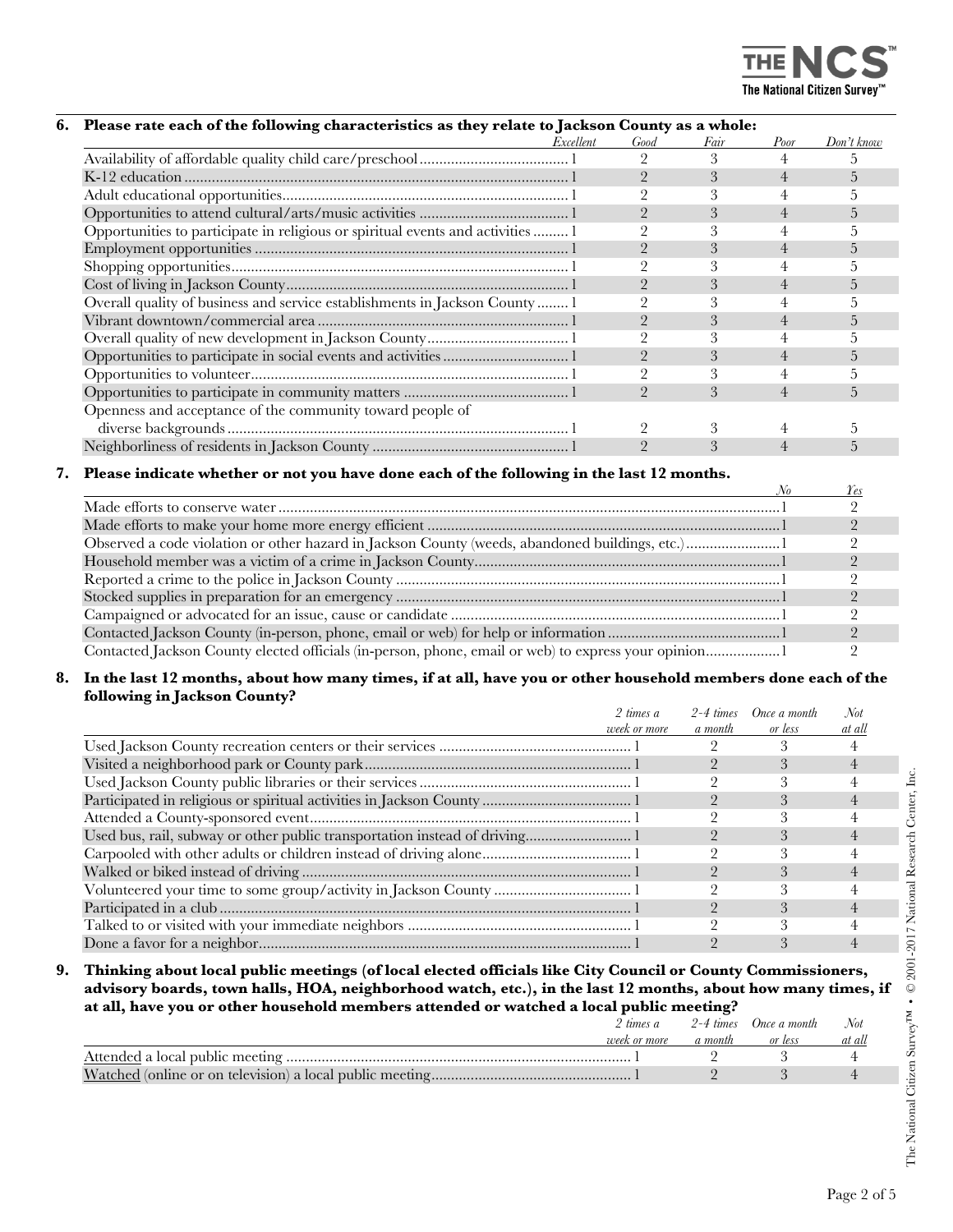# **Jackson County 2017 Citizen Survey**

### **10. Please rate the quality of each of the following services in Jackson County:**

|                                                                                                | Excellent | Good           | Fair           | Poor           | Don't know |
|------------------------------------------------------------------------------------------------|-----------|----------------|----------------|----------------|------------|
|                                                                                                |           | $\overline{2}$ | 3              | 4              | 5          |
|                                                                                                |           | $\overline{2}$ | 3              | $\overline{4}$ | 5          |
|                                                                                                |           | $\overline{2}$ | 3              | 4              | 5          |
|                                                                                                |           | $\overline{2}$ | $\mathfrak{Z}$ | $\overline{4}$ | 5          |
|                                                                                                |           | $\overline{2}$ | 3              | 4              | 5          |
|                                                                                                |           | $\overline{2}$ | $\mathfrak{Z}$ | $\overline{4}$ | 5          |
|                                                                                                |           | $\overline{2}$ | 3              | 4              | 5          |
|                                                                                                |           | $\overline{2}$ | 3              | $\overline{4}$ | 5          |
|                                                                                                |           | $\overline{2}$ | 3              | 4              | 5          |
|                                                                                                |           | $\overline{2}$ | 3              | $\overline{4}$ | 5          |
|                                                                                                |           | $\overline{2}$ | 3              | 4              | 5          |
|                                                                                                |           | $\overline{2}$ | 3              | $\overline{4}$ | 5          |
|                                                                                                |           | $\overline{2}$ | 3              | 4              | 5          |
|                                                                                                |           | $\overline{2}$ | 3              | 4              | 5          |
|                                                                                                |           | $\overline{2}$ | 3              | 4              | 5          |
|                                                                                                |           | $\overline{2}$ | 3              | $\overline{4}$ | 5          |
|                                                                                                |           | $\overline{2}$ |                |                |            |
|                                                                                                |           |                | 3              | 4              | 5          |
|                                                                                                |           | $\overline{2}$ | $\mathfrak{Z}$ | $\overline{4}$ | 5          |
|                                                                                                |           | $\overline{2}$ | 3              | 4              | 5          |
|                                                                                                |           | $\overline{2}$ | $\mathfrak{Z}$ | $\overline{4}$ | 5          |
|                                                                                                |           | $\overline{2}$ | 3              | 4              | 5          |
|                                                                                                |           | $\overline{2}$ | 3              | $\overline{4}$ | 5          |
|                                                                                                |           | $\overline{2}$ | 3              | 4              | 5          |
|                                                                                                |           | $\overline{2}$ | 3              | $\overline{4}$ | 5          |
|                                                                                                |           | $\overline{2}$ | 3              | 4              | 5          |
|                                                                                                |           | $\overline{2}$ | 3              | 4              | 5          |
|                                                                                                |           | $\overline{2}$ | 3              | 4              | 5          |
|                                                                                                |           | $\overline{2}$ | 3              | $\overline{4}$ | 5          |
|                                                                                                |           | $\overline{2}$ | 3              | 4              | 5          |
|                                                                                                |           | $\overline{2}$ | $\mathfrak{Z}$ | $\overline{4}$ | 5          |
|                                                                                                |           | $\overline{2}$ | 3              | 4              | 5          |
|                                                                                                |           | $\overline{2}$ | 3              | $\overline{4}$ | 5          |
| Emergency preparedness (services that prepare the community for                                |           |                |                |                |            |
|                                                                                                |           | $\overline{2}$ | 3              | 4              | 5          |
|                                                                                                |           | $\overline{2}$ | 3              | $\overline{4}$ | 5          |
| Preservation of natural areas such as open space, farmlands and greenbelts 1                   |           |                |                |                |            |
|                                                                                                |           | $\overline{2}$ | 3              | 4              | 5          |
|                                                                                                |           | $\overline{2}$ | 3              | $\overline{4}$ | 5          |
| Overall customer service by Jackson County employees (police,                                  |           |                |                |                |            |
|                                                                                                |           | $\overline{2}$ | 3              | $\overline{4}$ | 5          |
| 11. Overall, how would you rate the quality of the services provided by each of the following? |           |                |                |                |            |
|                                                                                                | Excellent | Good           | Fair           | Poor           | Don't know |
|                                                                                                |           | $\overline{2}$ | 3              | $\overline{4}$ | 5          |
|                                                                                                |           | $\sqrt{2}$     | 3              | 4              | 5          |
|                                                                                                |           | $\overline{2}$ | 3              | $\overline{4}$ | 5          |
|                                                                                                |           |                |                |                |            |
| 12. Please rate the following categories of Jackson County government performance:             |           |                |                |                |            |
|                                                                                                | Excellent | Good           | Fair           | Poor           | Don't know |
|                                                                                                |           | $\overline{2}$ | 3              | 4              | 5          |
|                                                                                                |           | 2              | 3              | 4              | 5          |
| The job Jackson County government does at welcoming citizen involvement 1                      |           | 2              | 3              | 4              | 5          |
|                                                                                                |           | $\overline{2}$ | 3              | 4              | 5          |
|                                                                                                |           | $\overline{2}$ | 3              | 4              | 5          |
|                                                                                                |           | $\overline{2}$ | $\mathfrak{Z}$ | $\overline{4}$ | 5          |
|                                                                                                |           | $\overline{2}$ | 3              | 4              | 5          |
| The level of coordination between Jackson County and other units of                            |           |                |                |                |            |
|                                                                                                |           | $\sqrt{2}$     | 3              | $\overline{4}$ | 5          |
|                                                                                                |           |                |                |                |            |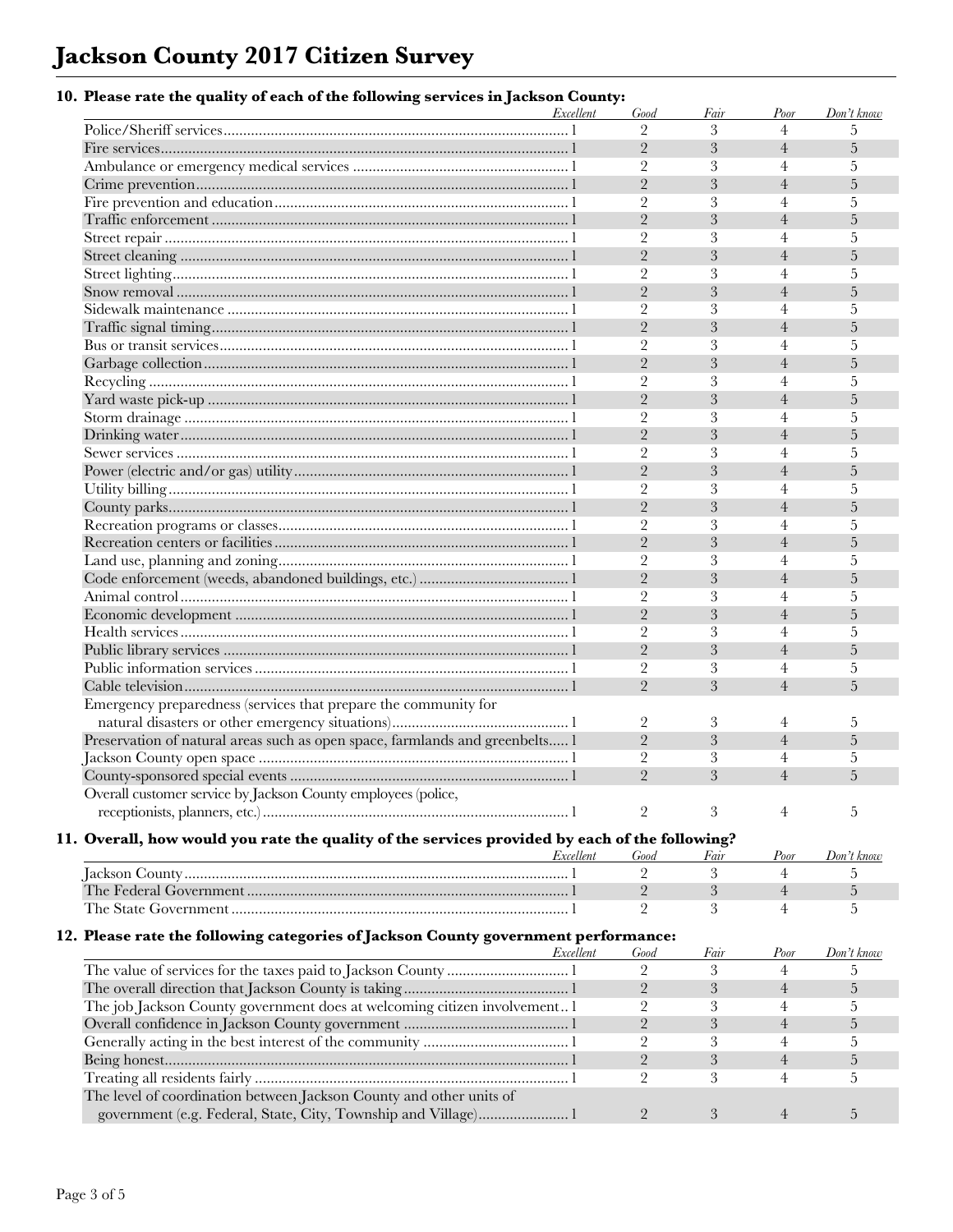

## **13. Please rate how important, if at all, you think it is for the Jackson County community to focus on each of the**

| following in the coming two years:                                       |           | Very      | Somewhat  | Not at all |
|--------------------------------------------------------------------------|-----------|-----------|-----------|------------|
|                                                                          | Essential | important | important | important  |
|                                                                          |           |           |           |            |
|                                                                          |           |           |           |            |
|                                                                          |           |           |           |            |
| Overall "built environment" of Jackson County (including overall design, |           |           |           |            |
|                                                                          |           |           |           |            |
|                                                                          |           |           |           |            |
|                                                                          |           |           |           |            |
|                                                                          |           |           |           |            |
|                                                                          |           |           |           |            |

### **14. First, please rate how important, if at all, each of the following strategic planning areas are to the overall quality of life in Jackson County. Then, please check which ONE is the most important.**

|                                         | <i>Very</i>      | Somewhat         | Not at all | Don't | Most      |
|-----------------------------------------|------------------|------------------|------------|-------|-----------|
| Essential                               | <i>imbortant</i> | <i>imbortant</i> | important  | know  | imbortant |
|                                         |                  |                  |            |       |           |
|                                         |                  |                  |            |       |           |
|                                         |                  |                  |            |       |           |
|                                         |                  |                  |            |       |           |
| Recreation and cultural opportunities 1 |                  |                  |            |       |           |
|                                         |                  |                  |            |       |           |
|                                         |                  |                  |            |       |           |

### **15. Please indicate how important, if at all, each of the following older adult services are for the County to**

| provide:  | Verv      |           | Somewhat Not at all | Don't |
|-----------|-----------|-----------|---------------------|-------|
| Essential | imbortant | imbortant | important           | know  |
|           |           |           |                     |       |
|           |           |           |                     |       |
|           |           |           |                     |       |
|           |           |           |                     |       |
|           |           |           |                     |       |
|           |           |           |                     |       |

### **16. On average, about how often did you use Jackson County parks and/or trails in the past 12 months?**

- Q 2 times a week or more  $\overline{Q}$  2-4 times a month  $\overline{Q}$  Once a month or less  $\overline{Q}$  Not at all
- **17. Do you have a 3 day supply of water and food in your home in the event of an emergency?**  $QY_{\text{es}}$   $QN_0$   $QDon't know$
- **18. Are you aware of the Sheriff Department's mass emergency notification system, Code Red?**   $\overline{Q}$  Yes  $\overline{Q}$  No
- **19. Are all members of your household aware of escape routes and the location to meet in the event of a fire?**  $Q$   $Y_{\text{es}}$   $Q$   $N_0$   $Q$   $D$ on't know/not sure

### **20. Have you had contact with the Jackson County Office of the Sheriff in any of the following ways in the last 12 months? (Please select all that apply.)**

- Shared tip information about a crime
- Visited the Jackson County Office of the Sheriff web site
- Accessed information about the Sheriff's Office through Facebook
- Accessed information about the Sheriff's Office through the Smartphone App, Mobile Patrol
- Used the Sheriff's Crime Mapping tools

None of these

Don't know